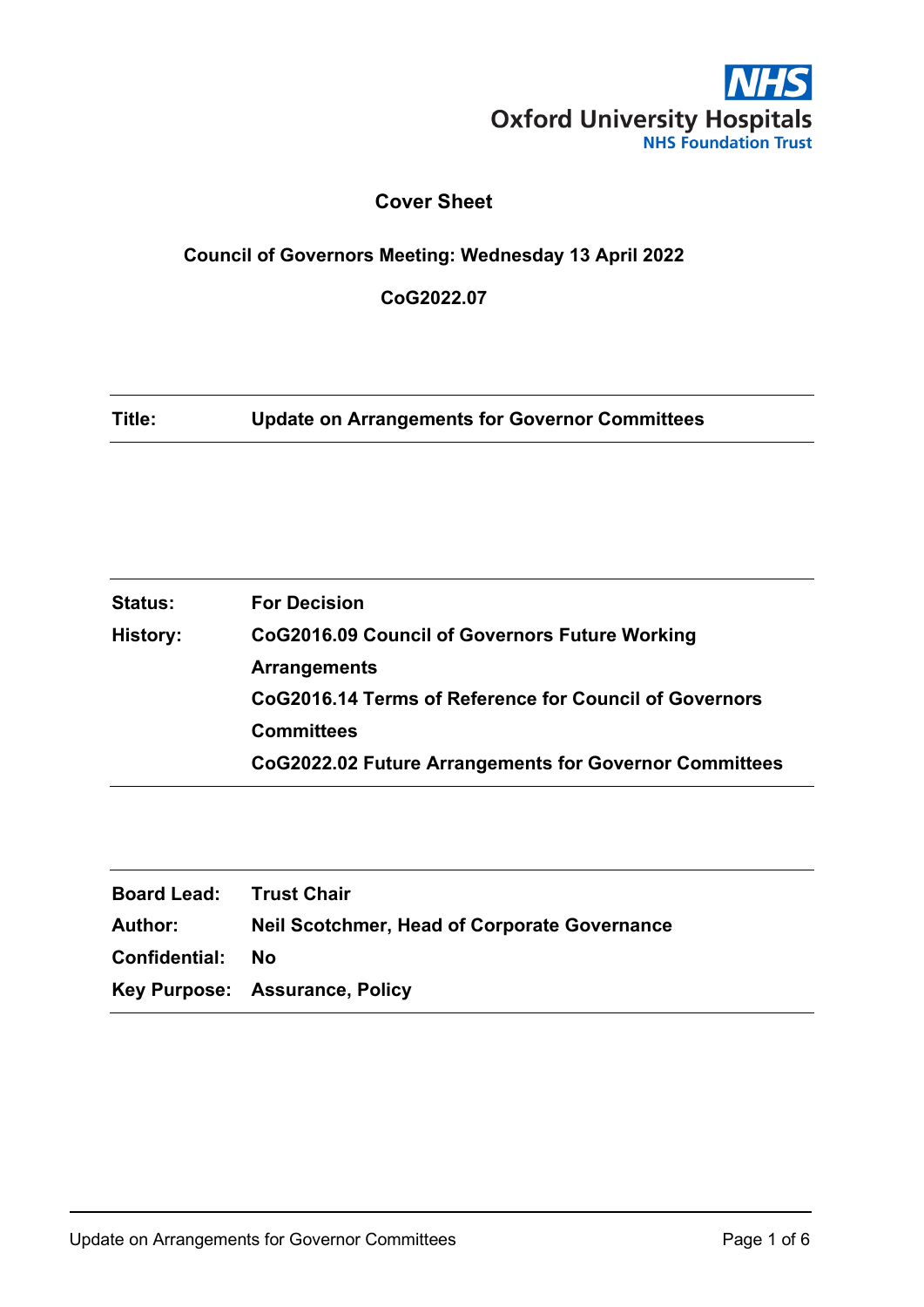# **Executive Summary**

- 1. The Council of Governors has three standing committees: the Remuneration, Nominations and Appointments Committee (RNAC), the Patient Experience, Membership and Quality Committee (PEMQ) and the Performance, Workforce and Finance Committee (PWF).
- 2. At its meeting in January the Council confirmed that governors who had been shadowing the two committees would join them as members. It also agreed that two or three relevant non-executive directors would be identified to regularly attend the PEMQ or PWF Committees to establish an ongoing relationship and continuity in non-executive attendance at each committee.
- 3. This paper provides an update on future arrangements for governor committees for consideration by the Council further to the changes that were approved at the Council's January meeting. These include updated committee memberships, confirmation of non-executive attendees for each committee and a proposed schedule of meetings.
- 4. Governors are also asked to consider whether they may wish to express an interest in joining the Performance, Workforce and Finance Committee in particular as its membership has been significantly reduced following recent elections.

# **Recommendations**

5. The Council of Governors is asked to **note** and **comment on** the update provided.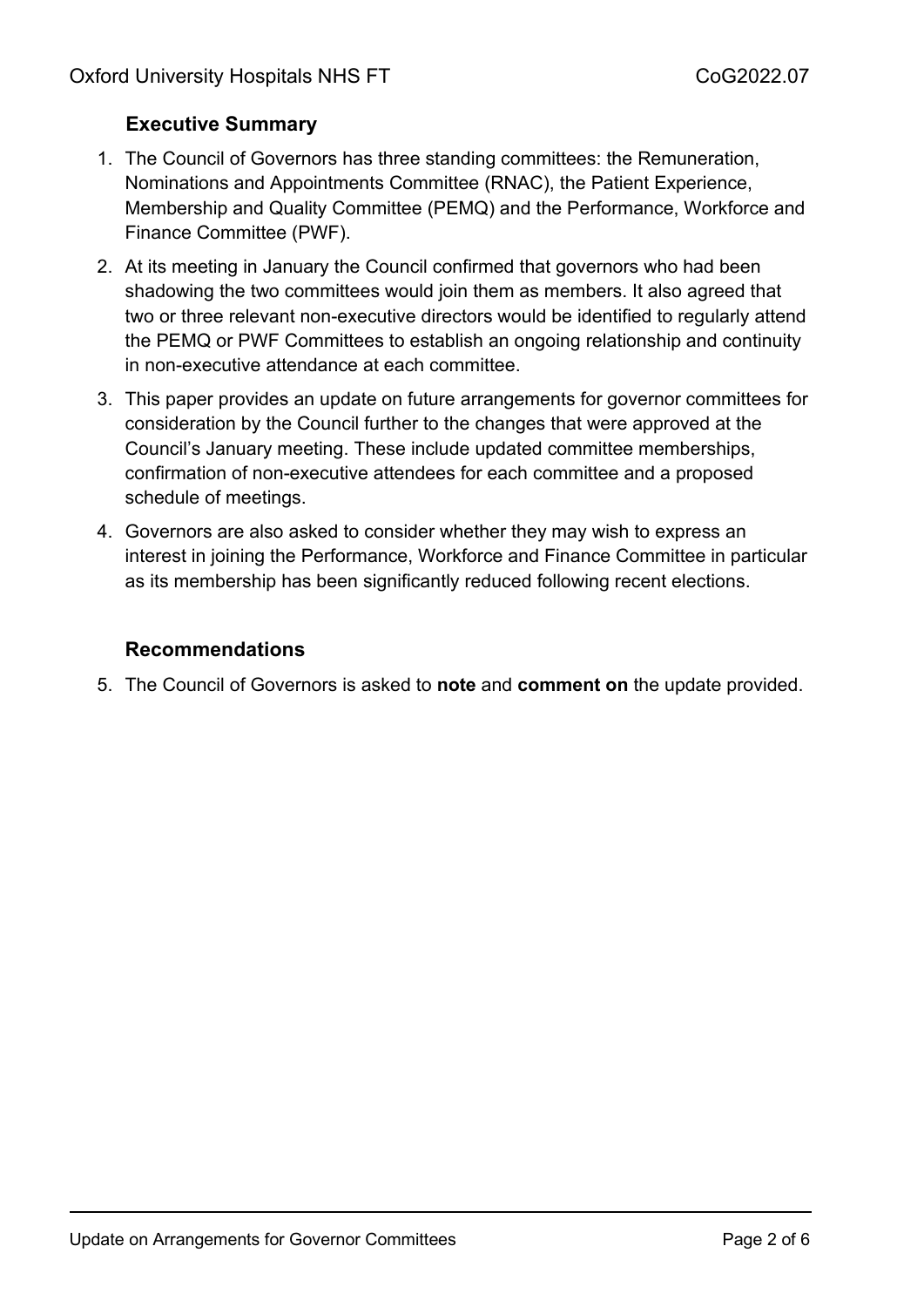# **Update on Arrangements for Governor Committees**

#### **1. Purpose**

- 1.1. This paper provides an update on future arrangements for governor committees for consideration by the Council further to the changes that were approved at the Council's January meeting.
- 1.2. These include updated memberships, confirmation of non-executive attendees for each committee and a proposed schedule of meetings.
- 1.3. Governors are asked to comment on the approach. In addition, governors are asked to consider whether they may wish to express an interest in joining the Performance, Workforce and Finance Committee in particular as its membership has been significantly reduced following recent elections..

#### **2. Background**

- 2.1. The Council of Governors has three standing committees. The Remuneration, Nominations and Appointments Committee is a statutory requirement and makes recommendations to the Council regarding the appointment of the Chair and non-executive directors and their remuneration.
- 2.2. At its meeting in April 2016 the Council also chose to establish a Patient Experience, Membership and Quality Committee and a Performance, Workforce and Finance Committee.
- 2.3. Governor committees form an important opportunity for governors to develop effective working relationships with non-executive directors and, through them, to understand the work being undertaken by the Board and its committees. This can therefore be a key opportunity for governors to undertake their 'holding to account' function.
- 2.4. From a non-executive perspective this interaction assists in ensuring that they are focussing on issues that are of importance to governors and provides assurance that they are asking the right questions. It also offers an opportunity for non-executives to learn from governors about their concerns and those of the communities they represent.
- 2.5. During the pandemic committee meetings have taken place virtually, an arrangement which the Council has agreed should continue.
- 2.6. At its meeting in January the Council confirmed that governors who had been shadowing the two committees would join them as members. It also agreed that two or three relevant non-executive directors would be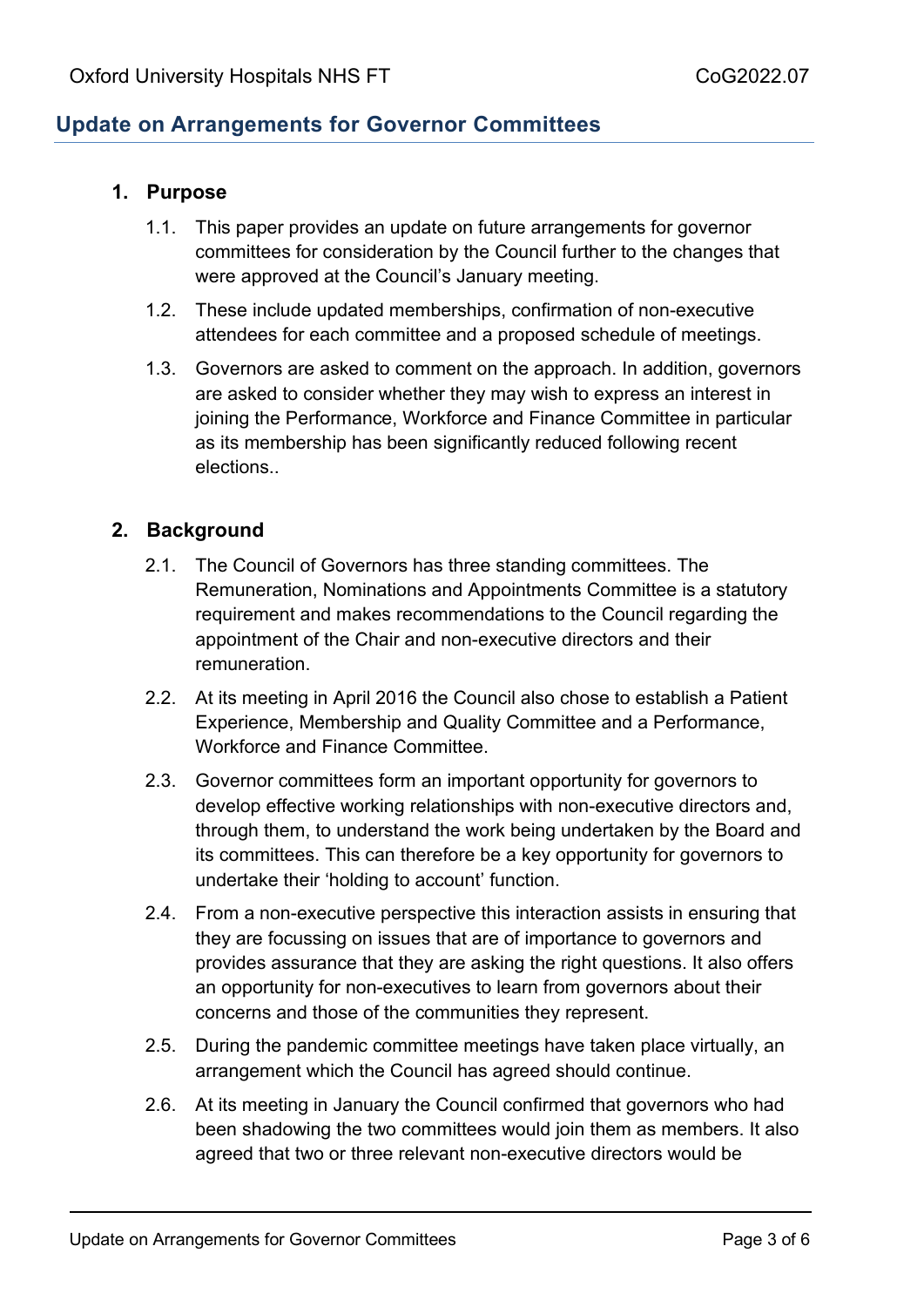identified to regularly attend the PEMQ or PWF Committees to establish an ongoing relationship and continuity in non-executive attendance at each committee.

### **3. Patient Experience, Membership and Quality Committee [PEMQ]**

3.1. PEMQ has eight current members with one member leaving following the recent elections having not been re-elected.

| <b>Patient Experience, Membership and Quality Committee</b> |                                                   |                                                   |                                      |
|-------------------------------------------------------------|---------------------------------------------------|---------------------------------------------------|--------------------------------------|
| <b>Member</b>                                               | <b>Governor Type</b>                              | <b>Committee</b><br><b>Member</b><br><b>Since</b> | <b>Expiry of</b><br>Governor<br>Term |
| <b>Sally-Jane Davidge</b><br>(Chair)                        | Public - Bucks, Berks,<br><b>Gloucs and Wilts</b> | Jan 2017                                          | 31 Mar 2024                          |
| Anita Higham                                                | Public – Cherwell                                 | Jan 2017                                          | 31 Mar 2025                          |
| <b>Janet Knowles</b>                                        | Public – South<br>Oxfordshire                     | Nov 2018                                          | 31 Mar 2025                          |
| <b>Jill Haynes</b>                                          | Public – Vale of White<br>Horse                   | Jan 2017                                          | 31 Mar 2024                          |
| <b>Jules Stockbridge</b>                                    | Staff - Clinical                                  | Jan 2017                                          | 31 Mar 2024                          |
| <b>Sally-Ann Watts</b>                                      | Public - Bucks, Berks,<br><b>Gloucs and Wilts</b> | Jan 2022                                          | 31 Mar 2024                          |
| <b>Gemma Davison</b>                                        | Public – Cherwell                                 | Jan 2022                                          | 31 Mar 2024                          |
| Mike Gotch                                                  | Public – Oxford City                              | Jan 2022                                          | 31 Mar 2024                          |

3.2. Tony Schapira, Ash Soni and Joy Warmington have agreed to act as regular non-executive attendees for this committee.

#### **4. Performance, Workforce and Finance Committee [PWF]**

4.1. PWF has three current members, having lost four members at the most recent elections who were either not re-elected or chose to stand down.

| <b>Performance, Workforce and Finance Committee</b> |                                     |                                                   |                                      |
|-----------------------------------------------------|-------------------------------------|---------------------------------------------------|--------------------------------------|
| <b>Member</b>                                       | <b>Governor Type</b>                | <b>Committee</b><br><b>Member</b><br><b>Since</b> | <b>Expiry of</b><br>Governor<br>Term |
| <b>Graham Shelton</b>                               | Public - West Oxfordshire           | Mar 2019                                          | 31 Mar 2024                          |
| <b>Nina Robertson</b>                               | Public – South<br>Oxfordshire       | Jan 2022                                          | 31 Mar 2024                          |
| <b>Helen Higham</b>                                 | Nominated - University of<br>Oxford | Jan 2022                                          | 9 Sep 2023                           |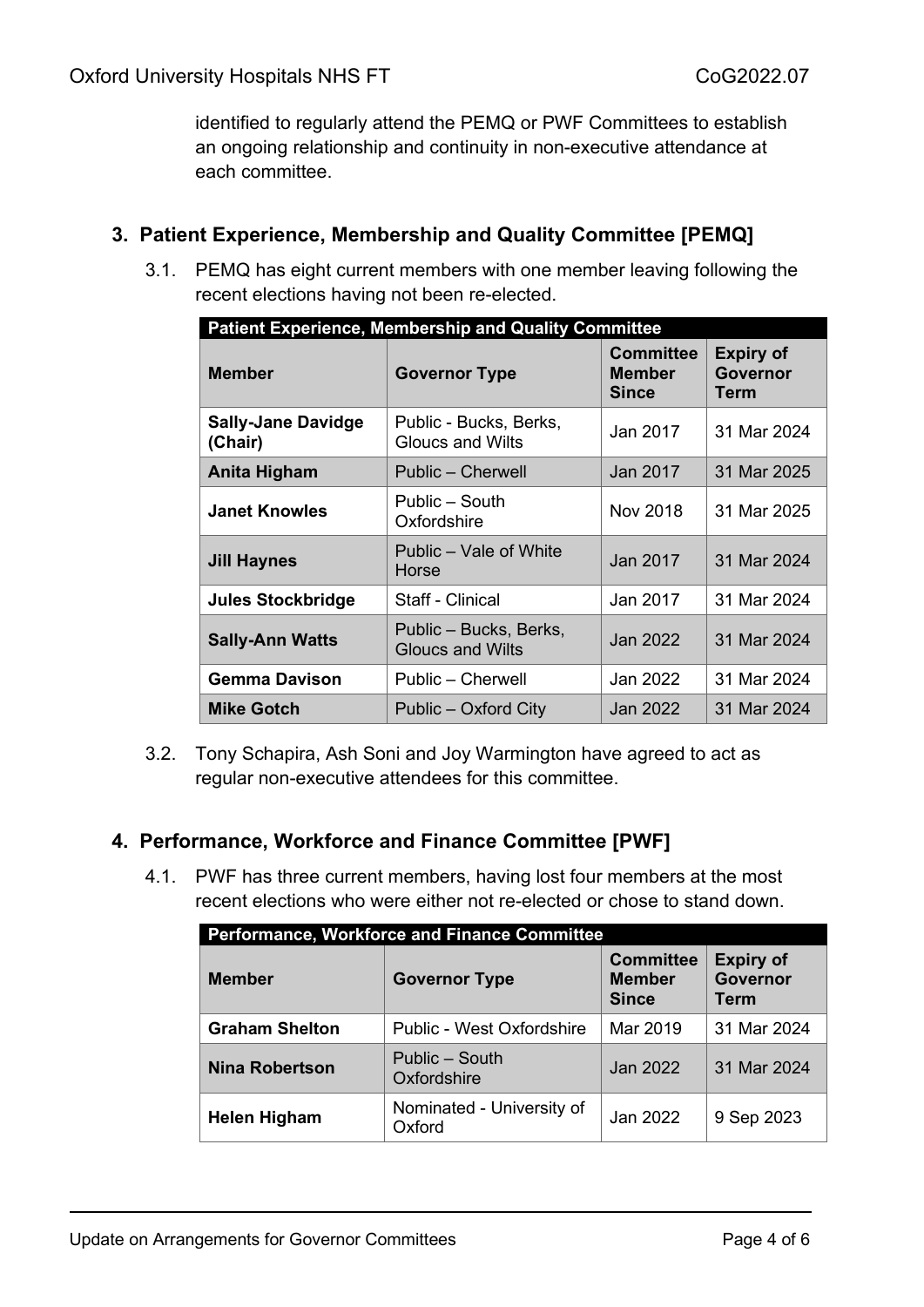- 4.2. As the membership of this committee has been significantly depleted, governors are asked to consider whether they might wish to express an interest in joining it. Governors would also welcome to attend to shadow its meetings initially before choosing to formally become members should they prefer to do so.
- 4.3. The Committee will also need to confirm a new Chair.
- 4.4. Paula Hay-Plum, Claire Flint and Katie Kapernaros have agreed to act as regular non-executive attendees for this committee.

# **5. Remuneration, Nominations and Appointments Committee [RNAC]**

- 5.1. RNAC currently has five governor members with two having left after choosing to stand down at the recent elections.
- 5.2. Historically the Lead Governor has always been invited to join this Committee and all members involved in Chair and non-executive recruitment processes are asked to undertake additional relevant training.

| <b>Remuneration, Nominations and Appointments Committee</b> |                                                  |                                            |                                             |
|-------------------------------------------------------------|--------------------------------------------------|--------------------------------------------|---------------------------------------------|
| <b>Member</b>                                               | <b>Governor Type</b>                             | <b>Committee</b><br>Member<br><b>Since</b> | <b>Expiry of</b><br><b>Governor</b><br>Term |
| <b>Jonathan Montgomery</b><br>(Chair)                       | N/A                                              | Apr 2019                                   | N/A                                         |
| Anita Higham                                                | Public – Cherwell                                | Jan 2017                                   | 31 Mar 2022                                 |
| <b>Sally-Jane Davidge</b>                                   | Public - Buck, Berks,<br><b>Gloucs and Wilts</b> | Oct 2018                                   | 31 Mar 2024                                 |
| <b>Jules Stockbridge</b>                                    | Staff - Clinical                                 | Oct 2018                                   | 31 Mar 2024                                 |
| <b>Tony Bagot-Webb</b>                                      | Public – Northants<br>and Warks                  | Jun 2018                                   | 31 Mar 2024                                 |
| <b>Astrid Schloerscheidt</b>                                | Nominated - Oxford<br><b>Brookes University</b>  | Apr 2018                                   | 1 Jun 2023                                  |

# **6. Meeting Schedule**

- 6.1. It has recently been necessary to schedule additional meetings of committees or undertake business by correspondence in relation to activities that form part of their scheduled annual business.
- 6.2. The schedule of meetings has therefore been reviewed in order to better match the timing of key activities for each committee and a proposed annual schedule is summarised below. If this schedule is supported then